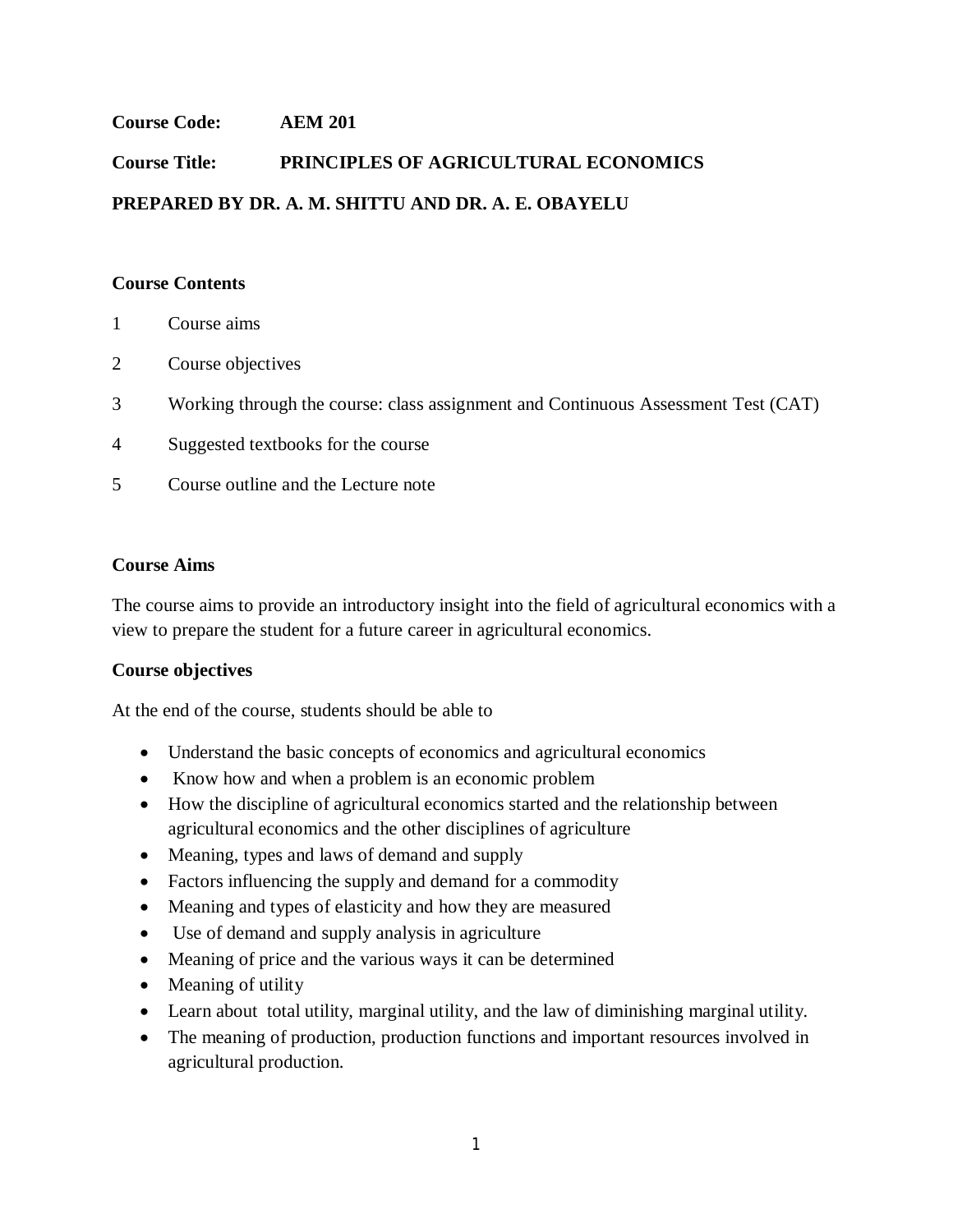- Basic characteristics of the three stages of the production function and the Necessary and sufficient conditions for optimal inputs and products combination
- Meaning, structure and various forms of cost and cost functions
- Meaning and importance of markets and criteria for categorizing markets
- Marketing and conditions for efficient marketing
- Meaning and types of marketing functions
- Major problems of agricultural marketing
- Understand the meaning of agricultural linkages : vertical/horizontal integration
- The meaning of model and how to formulate models

# **Working through the course**

Each topic in this course contains self assessment exercises to test student understanding. Student attendance is very important and will be rated as part of CAT. There will be up to two impromptu tests and one final and planned test all carrying 30 marks. At the end of this course, there will be a final examination carrying 70 marks. We therefore advice that students attend classes and find opportunity of comparing knowledge with their colleagues

# **Suggested Textbooks and references**

- 1 Adegeye A.J and Dittoh J.S (1985): Essentials of Agricultural Economics. CARD Anderson, D. J. (1981) Economics of West Africa. Macmillan Publishers.
- 2 Doll, J P and Orazen, P (1978) Production Economics Theory with Application. John Wiley and Sons Incorporated.
- 3 Kohls R L (1970) Marketing of Agricultural Products. Macmillan Publishers, New York.
- 4 Olayide, S.O and Heady E.O (1982): Introduction to Agricultural Production Economics. University Press, Ibadan. University of Ibadan.
- 5 Koutsoyiannis A (1980) Modern Microeconomics. Macmillan Press Ltd London.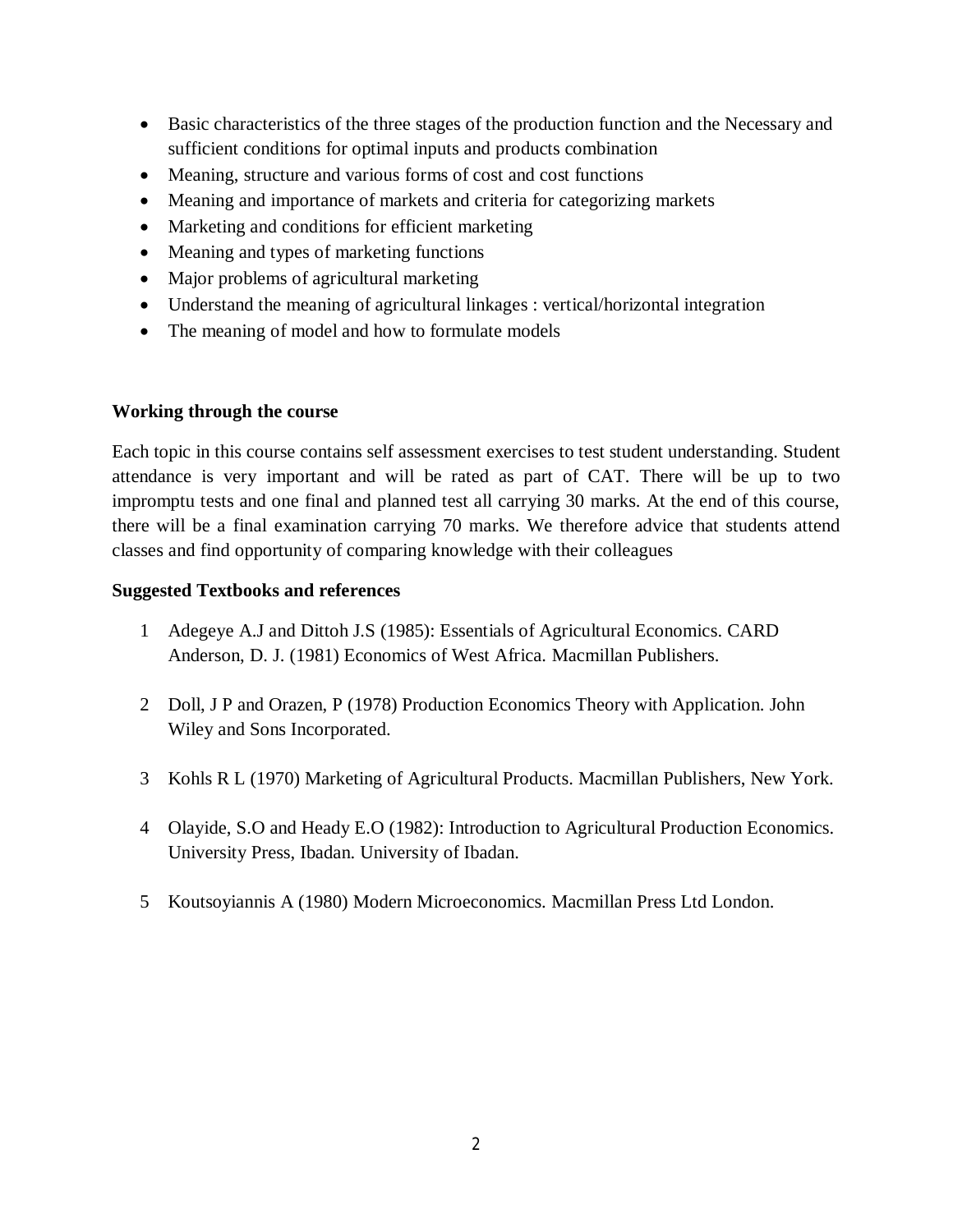## **Course Outline**

## **Week 1: Scope and Nature of Agricultural Economics**

- Meaning and scope of Economics and Agricultural Economics
- **Assignment:** (1) What are the differences and similarities between economics and agricultural economics?
	- (2) Why is Agricultural Economics an important discipline in the Agricultural Science study?
	- (3) What is the difference between agricultural economics and other disciplines in agriculture?

#### **Week 2 : Theory of Demand and Supply**

- Theory of Demand and applications
	- $\checkmark$  Meaning of Demand
	- $\checkmark$  Individual Demand
	- $\checkmark$  Market Demand
	- $\checkmark$  Law of Demand
	- $\checkmark$  Demand curve
	- $\checkmark$  Slope of the Demand Curve
	- $\checkmark$  Factors Influencing the Demand for a Commodity
	- $\checkmark$  Shifts in Demand
- Theory of Supply and applications
	- $\checkmark$  Meaning of Supply
	- $\checkmark$  Individual Supply
	- $\checkmark$  Market Supply
	- $\checkmark$  Law of Supply
	- $\checkmark$  Supply curve
	- $\checkmark$  Slope of the Supply Curve
	- $\checkmark$  Factors Influencing the Supply for a Commodity.
	- $\checkmark$  Shifts in Supply
- **Week 3:** Concepts of Elasticities of Demand and Supply and the applications
	- Meaning of Elasticity
	- Measurement of Elasticity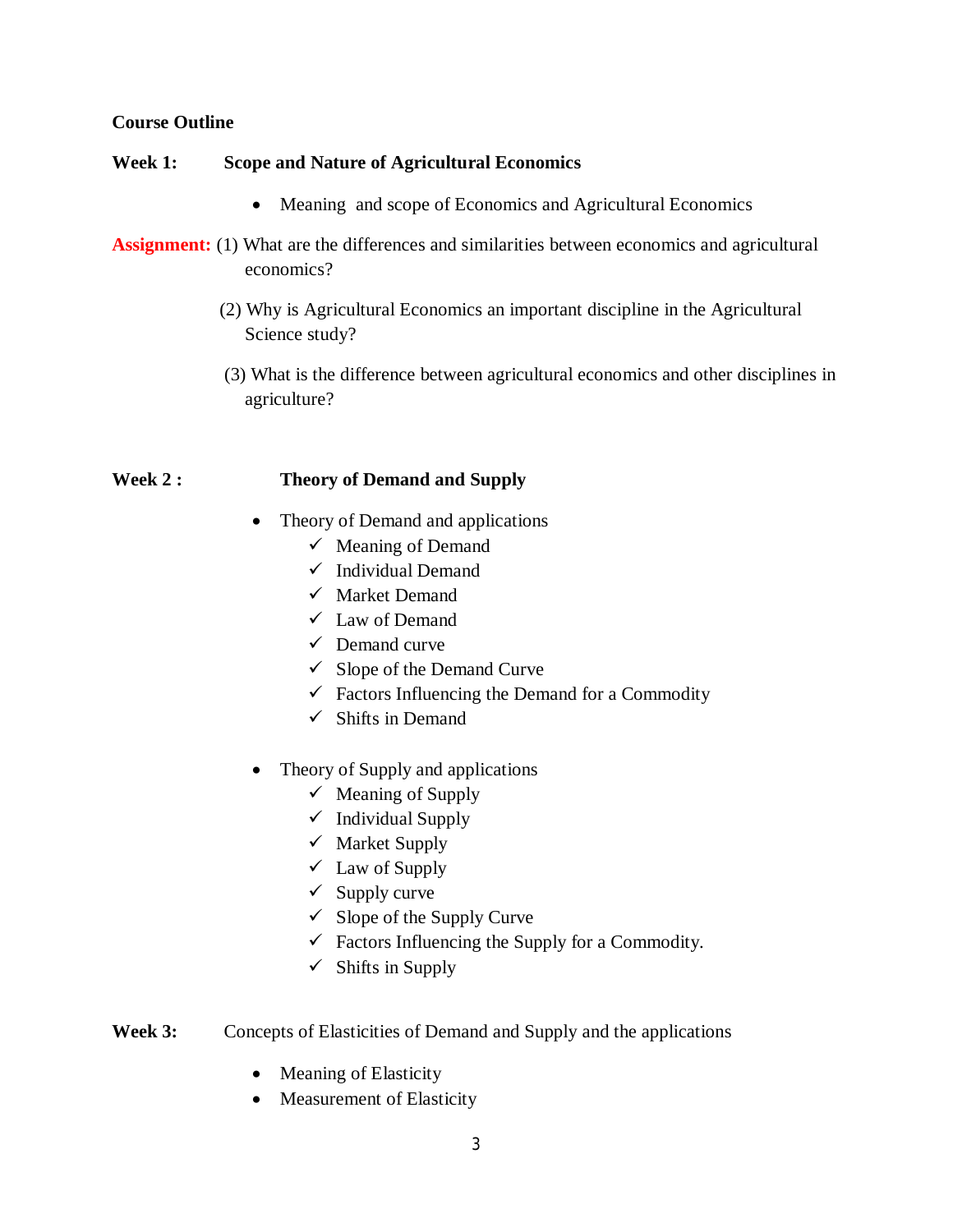- Elasticity of Demand
	- $\checkmark$  Price elasticity of Demand
	- $\checkmark$  Basic Determinants of Price Elasticity of Demand
	- $\checkmark$  Types of Price Elasticity of Demand
	- $\checkmark$  Uses of Price Elasticity of Demand
	- $\checkmark$  Income Elasticity of Demand
	- $\checkmark$  Basic Determinants of Income Elasticity of Demand
	- $\checkmark$  Uses of Income Elasticity on Demand
	- $\checkmark$  Cross Elasticity of Demand
	- $\checkmark$  Uses of Cross Elasticity
- Elasticity of Supply
	- $\checkmark$  Types of Elasticity of Supply
	- $\checkmark$  Factors affecting elasticity of supply
- Demand and Supply Analysis in Agriculture

## **Week 4:** Price Theory

- Meaning of Price
- Price Determination
- Market Price and Normal Price
- Stable Equilibrium Analysis
- **Assignment:** (1) Why is the slope of the demand curve negatively sloped?
	- (2) Explain and give examples of demand shifters
	- (3) Explain the difference between movement along the supply curve and shift in the supply curve. Give examples of factors in each case
	- (4) When is the elasticity of demand greater than unity?
	- (5) "The demand for salt is perfectly inelastic" Explain what you understand by this statement, and give reasons why it is probably true.

## **Week 5 and 6: Consumer Theory and Utility Maximization**

- Preferences and Utility
	- $\checkmark$  Preference
	- $\checkmark$  The utility function
- How do neoclassical economists model consumer behavior?
	- $\checkmark$  Theory of Utility maximization
	- $\checkmark$  Assumptions of the theory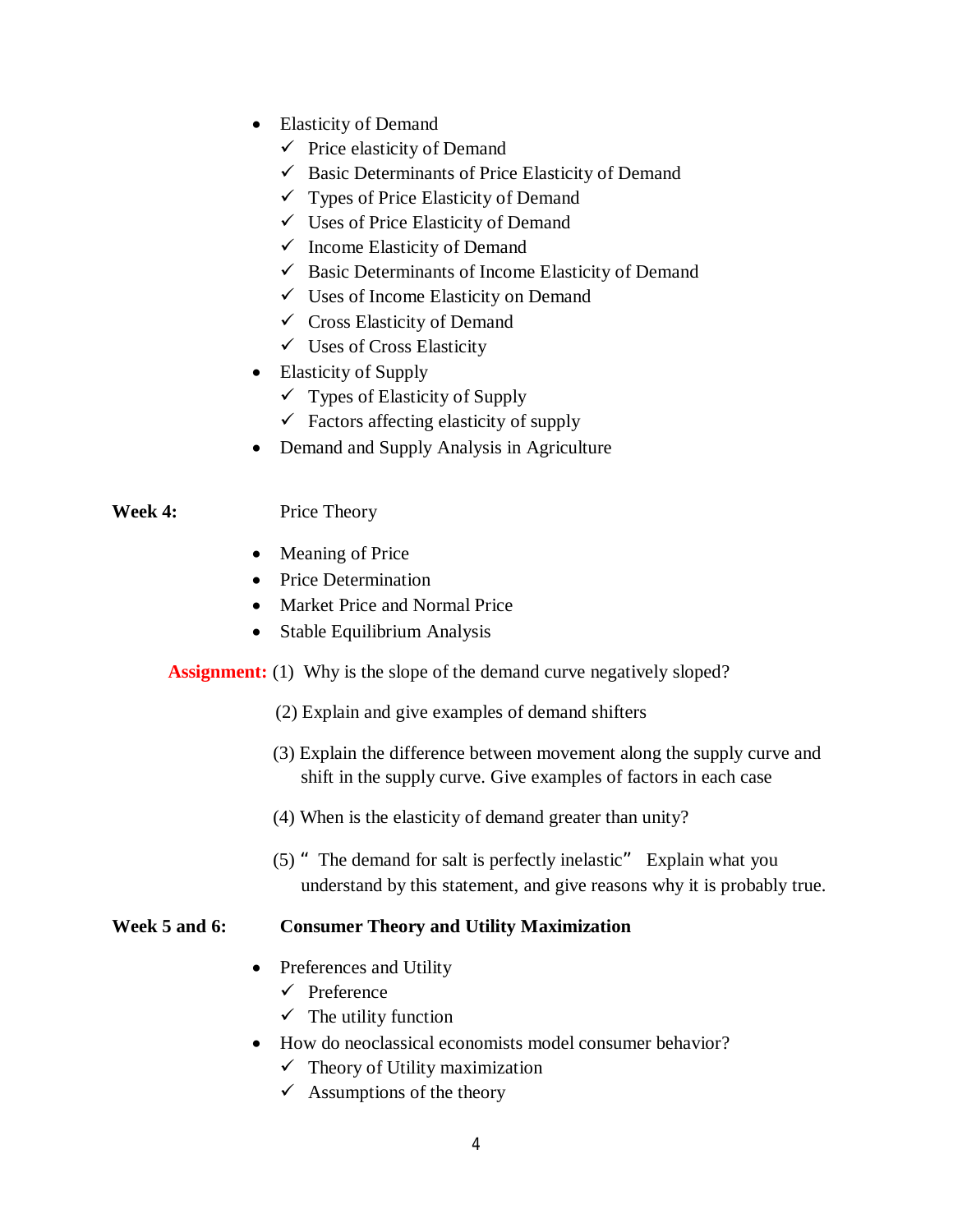- $\checkmark$  Indifferent curves and indifferent map
- $\checkmark$  Budget constraint
- $\checkmark$  Explain the meaning of total utility, marginal utility, and the law of diminishing marginal utility
- $\checkmark$  Total willingness to pay and marginal willingness to pay
- Measurement of utility
	- $\checkmark$  The cardinal approach
	- $\checkmark$  The ordinal approach
- How rational consumers compare marginal utility-to-price ratios for products in purchasing combinations of products that maximize their utility
- Criticisms of the theory of utility maximization
- How a demand curve can be derived by observing the outcomes of price changes in the utility-maximization model.
- How the utility-maximization model helps highlight the income and substitution effects of a price change.

**Assignment:** (1) Why does a consumer buy a particular bundle of goods and services rather than others? Examining these issues will help us understand consumer behavior and the law of demand

## **Week 7 and 8: Theory of Production**

- Meaning of Production
- Production Function
- Production Relationships Factor Product Relationship
	- $\checkmark$  Meaning of Production Relationship
	- $\checkmark$  Stages of the production function curve
	- $\checkmark$  Mathematical Interpretation of the Three Stages of Production
	- $\checkmark$  Optimal Input Combination
- Production Relationships Factor Factor Relationship
	- $\checkmark$  Important Economic Parameters of Factor-Factor Relationship such as isoquant, Marginal Rate of Input Substitution (MRIS) and types of marginal rate of input substitution (MRIS)
	- $\checkmark$  Optimal Inputs Combination and Profit Maximization under Factor – Factor Relationship
- Production Relationships Product–Product Relationship
	- $\checkmark$  Meaning of Product-Product Relationship
	- $\checkmark$  Production Possibility Curve (PPC)
	- $\checkmark$  Marginal Rate of Product Substitution (MRPS)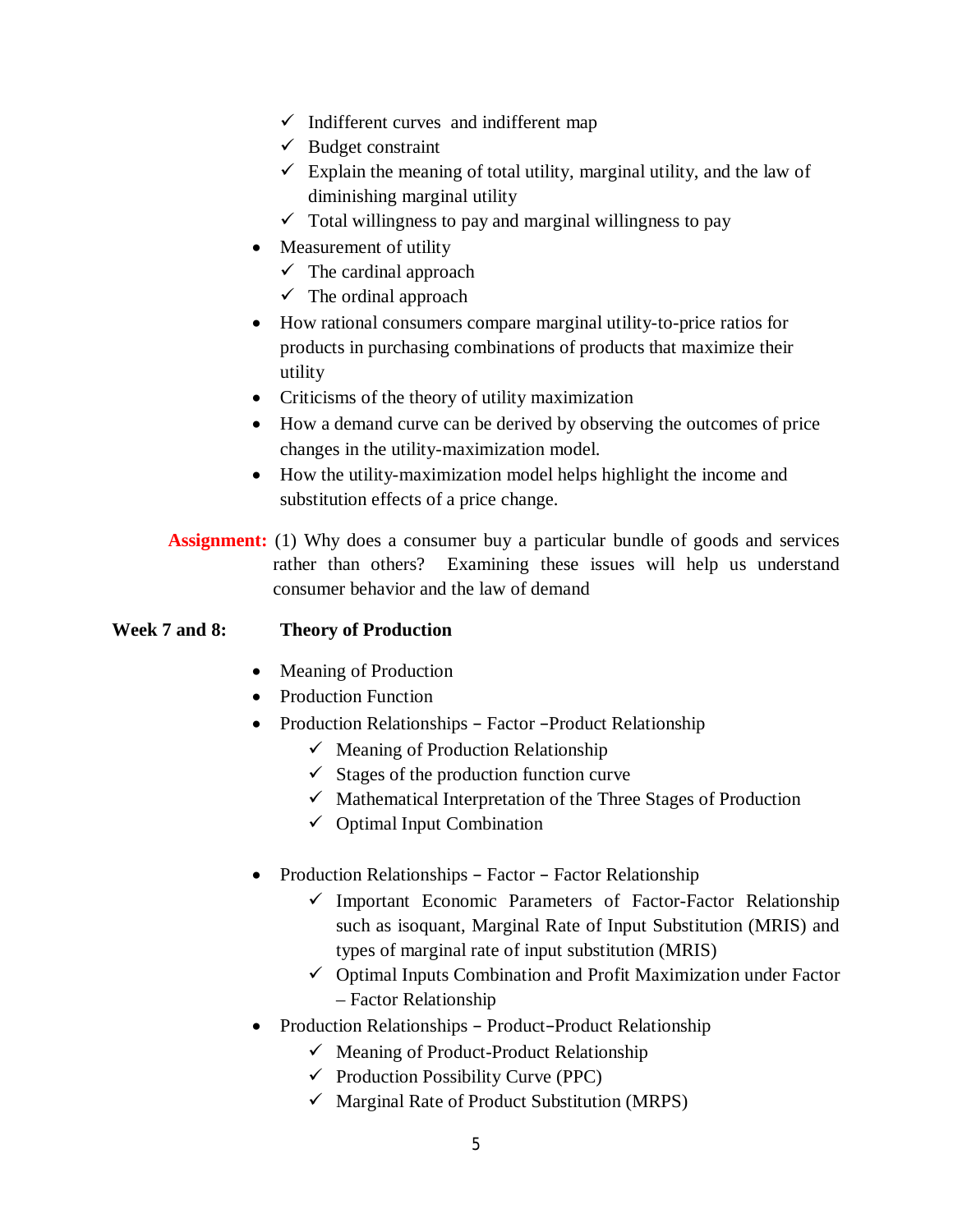- $\checkmark$  Relationship among Products. Types of Products
- $\checkmark$  Optimal Product Combination and Profit Maximization under Product-Product Relationship
- $\checkmark$  Profit Maximization A Mathematical Example
- **Assignment:** (1) Why is labour and entrepreneur the most important resources in production?
	- **(2)** What is the difference between production and production function?
	- (3) Why is the power function preferred over other functional forms of the algebraic representation of the production function?
	- (4) Consider the production function of the form:

 $Y = 10 + 5X - 0.2X^2$ 

Where,  $Y = Output(kg) / ha$  and  $X = Input(kg) / ha$ 

- a) Derive the MP and AP functions
- b) Determine the value of X at which

(i) Y is maximum

 $(ii) AP = MP$ 

(iii) MP is maximum

- (5) Write brief notes on (i) Least cost combination of inputs in factorfactor production relationship (ii) Marginal rate of inputs substitution (iii) Substitutes and complementary inputs
- (6) Write brief notes on: (i) Competitive products and Complementary products (ii) Supplementary products and Joint products (iii) Marginal rate of product substitution (iv) Product possibility curve

#### **Week 9 - 10: Theory of Costs**

- Meaning of Cost
- Forms of Costs
- Measurement of Cost
	- $\checkmark$  Measures of Cost
	- $\checkmark$  components of the classical measure of cost
	- $\checkmark$  differences among total, variable and fixed costs
- Agricultural Cost Functions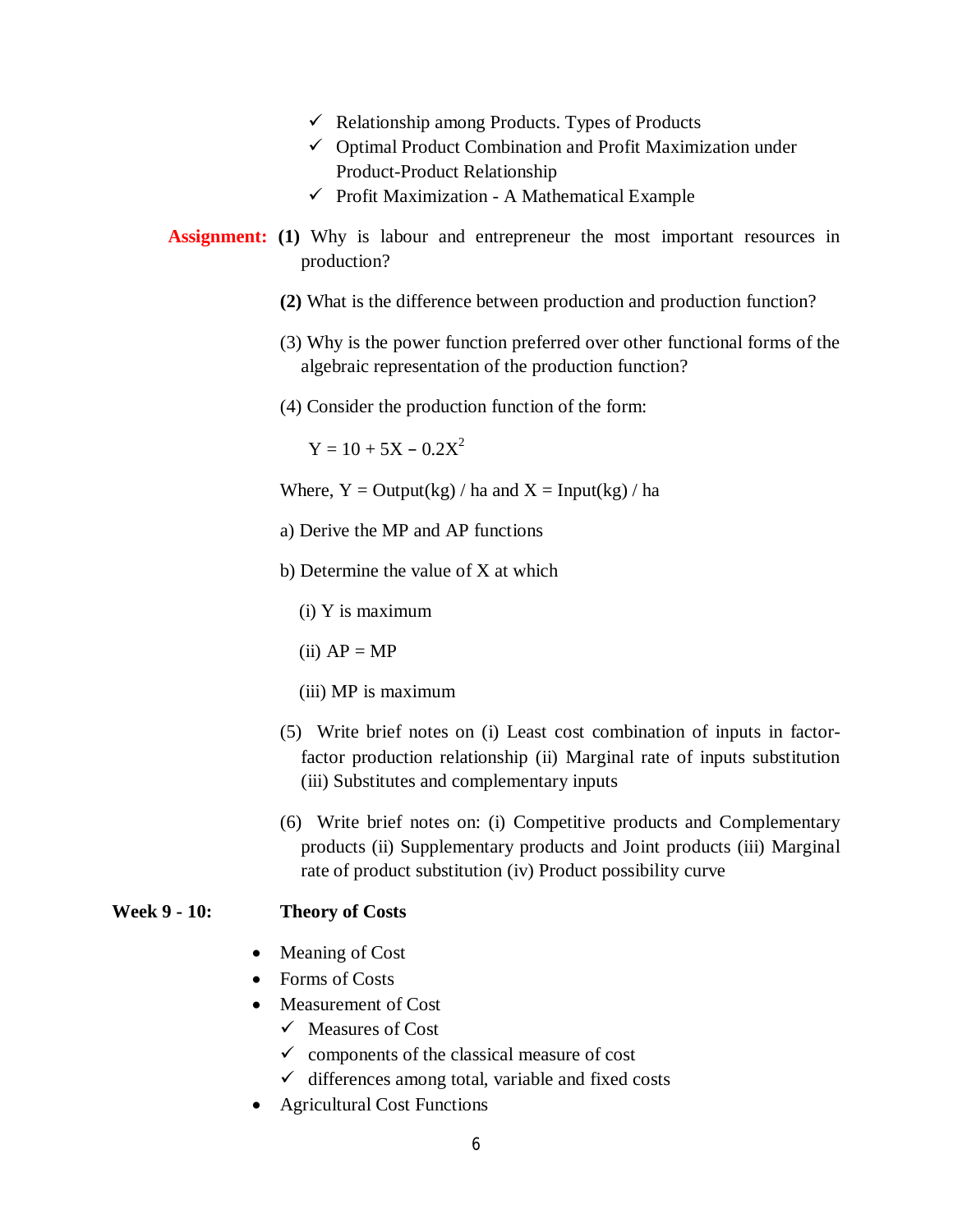- $\checkmark$  Shape of the Cost Functions
- $\checkmark$  Analysis of Cost Functions
- $\checkmark$  Relationship between Average Total Cost and Average Variable Cost.
- $\checkmark$  Derivation of Cost Functions from a Production Function
- **Assignment:** (1) Differentiate among these forms of costs: Accounting cost, Opportunity cost and Private cost.
	- (2) Distinguish between total, variable and fixed costs in farm business
	- (3) Distinguish between average and marginal costs in farm business
	- (4) Why is the variable cost curve always below the total cost curve?

## **Week 11 -12: Agricultural Marketing**

- Definition of Market
- Conditions for a Market to Exist
- Types of Markets
- Marketing Functions
- Marketing of Agricultural Products
- Importance of Efficient Markets
- Criteria for Categorizing Markets
- Degree of Competition
	- $\checkmark$  Perfect Markets
	- $\checkmark$  Imperfect Markets
	- Cases of Imperfect Markets
- Volume of Trade
	- $\checkmark$  Retail Market
	- $\checkmark$  Wholesale Market
	- $\checkmark$  International market
- Problems of Agricultural Marketing

**Assignment:** (1) Why is market important in economic study?

- (2) Identify the three criteria for classifying markets and write on their characteristics giving examples in each case.
- (3) Why is the marketing of agricultural products unique?
- (4) Write brief notes on the physical and exchange functions of the marketing functions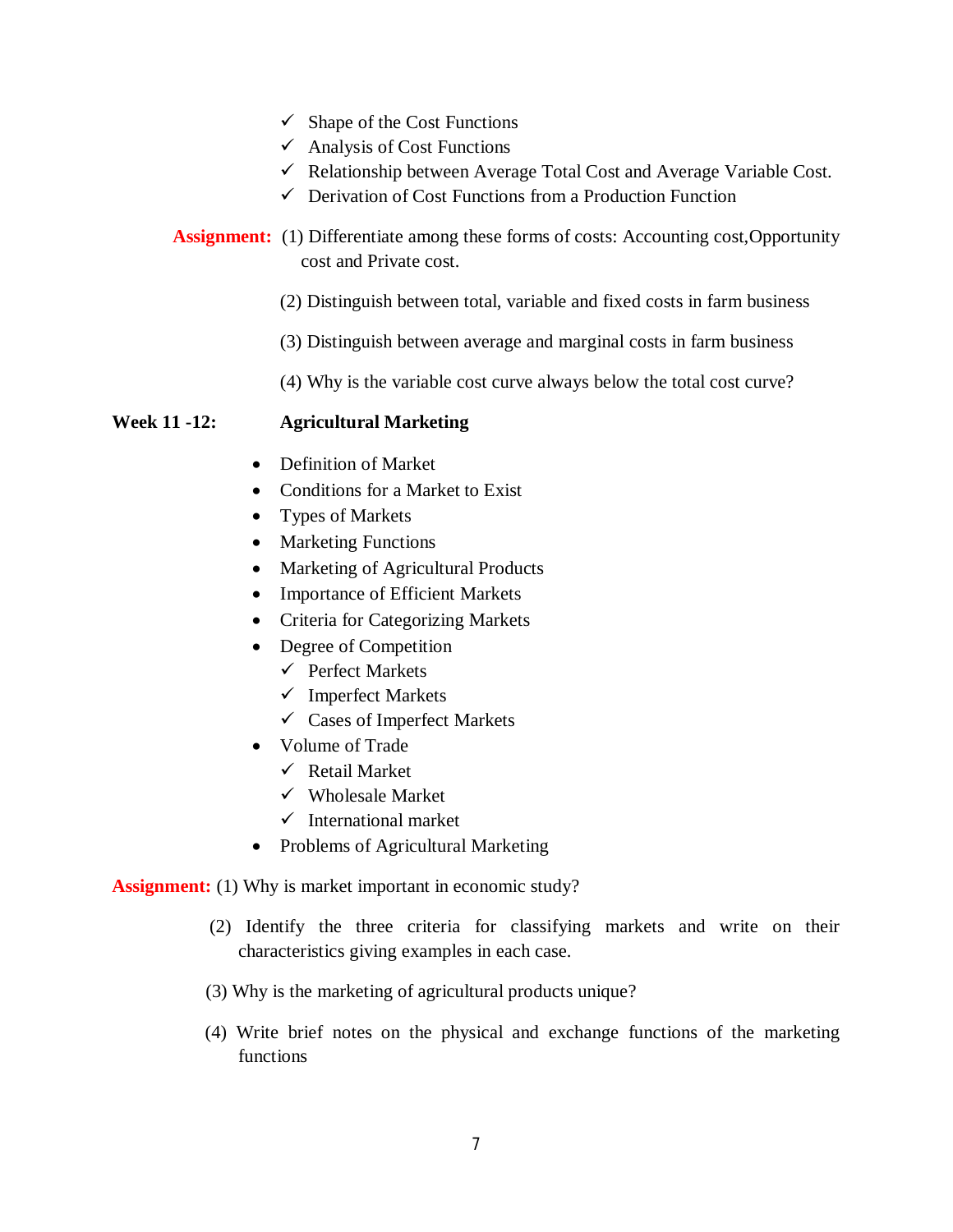#### **Week 13: Agricultural linkages**

- Horizontal integration
- Vertical integration
- **Assignment:** (1) What is the difference between horizontal and vertical integration?
	- (2) How can horizontal and vertical integration lead to larger companies?
	- (3) Are their differences between horizontal concentration and vertical integration?

## **Week 14: Model formulation and Applications**

- Meaning of models
- Types of model and the applications in agriculture
- Steps in formulating models

**Assignment:** (1) of what relevance are models to agricultural economist?

# **WEEK 1: THE NATURE AND SCOPE OF AGRICULTURAL ECONOMICS**

# **INTRODUCTION**

Introduction to principles of agricultural economics is a two unit degree course available to all students offering agriculture and agriculture related courses at the University of Agriculture Abeokuta. Many nonagricultural economics students think that economics has no place in the study of agriculture and agricultural science. They believe that since agriculture is mainly concerned with provision of food the emphasis should therefore stop at the level of increased production. Agricultural economics is the application of economic principles to the operations of the agricultural industry. The study of agricultural economics has enabled us to know what to do, not only to ensure increased agricultural production, but, also how to produce profitably, productively and efficiently. It also teaches how to ensure the agricultural products get to the final consumers in the place and form they want it at affordable prices.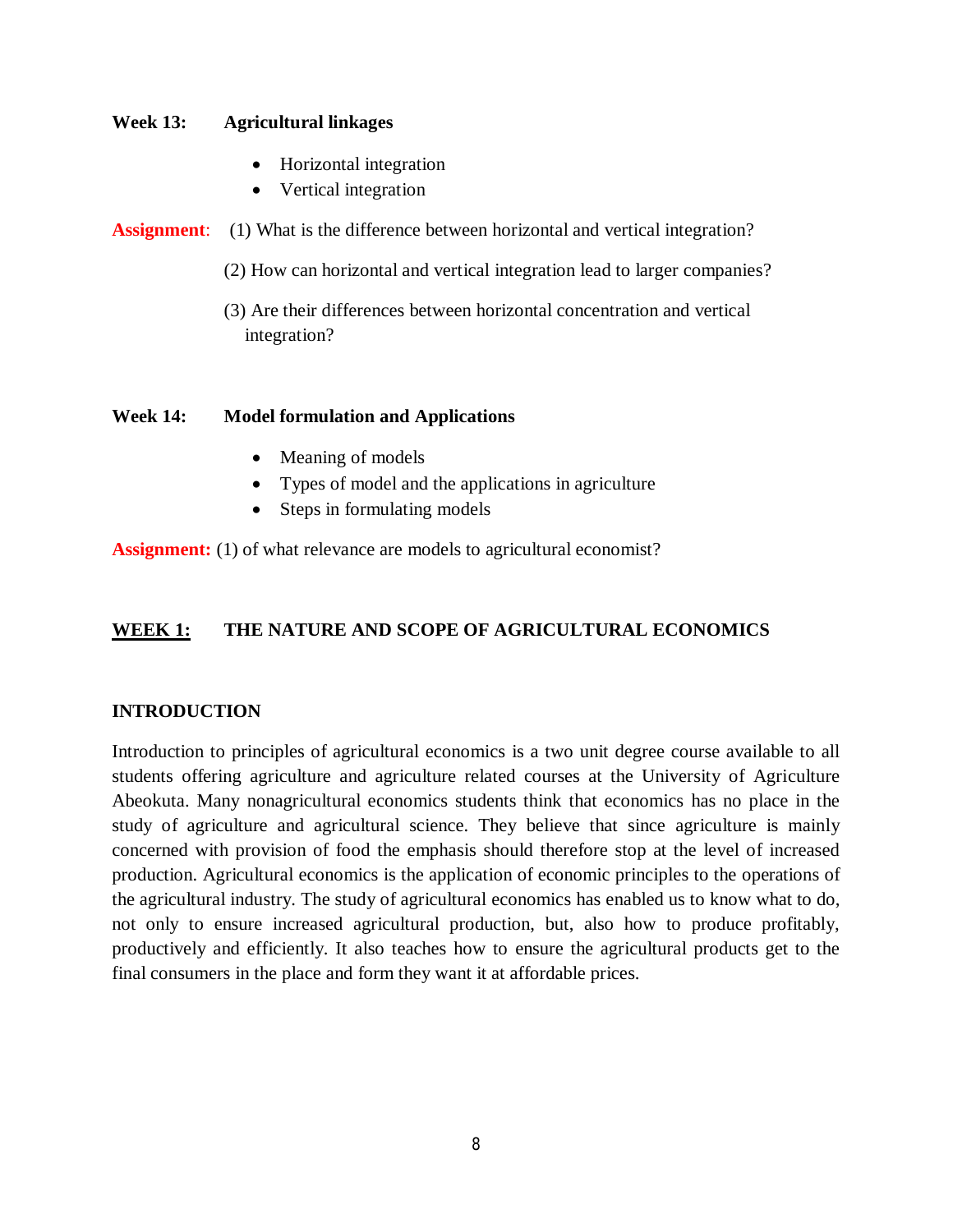## **WEEK 2: DEMAND THEORY**

## **INTRODUCTION**

Demand for a good or service is the quantity the consumer is prepared to buy of the good or service at a particular price. Demand is a desire backed up with the ability to pay for the good or service in question, thus it is not a wish.

There are two types of demand; individual demand and market demand.

#### **SUPPLY THEORY**

While demand is very important in the analysis of the consumer behaviour, supply is also equally important. In the demand analysis, we have seen that the demand is the amount of a commodity that would be bought at a price. We have not yet seen what the actual price will be. To do so we must first look at the supply of the commodity.

## **WEEK 3: THE CONCEPT OF ELASTICITIES**

## **INTRODUCTION**

The concept of elasticity is to show the type of relationship existing between quantities of commodity and the factors that affect the demand and supply as both quantity and any of these factors change.

## **WEEK 4: PRICE THEORY**

#### **INTRODUCTION**

In the previous modules, we have analysed the forces of demand and supply in the two previous units. We have seen that according to the laws of demand and supply, more is supplied at a high price while less is demanded, but at a low price the opposite is the case; less is supplied but more is demanded. From these two laws, we should see that there will be a price. Goods have prices because they are useful and scarce. Free goods do not have prices because they are not scarce.

## **WEEK 5 AND 6: CONSUMER BEHAVIOURS AND UTILITY MAXIMIZATION**

#### **INTRODUCTION**

People stay in business by attracting and retaining customers. They do this by engaging in exchanges of resources including information, money, goods, services, status, and emotions with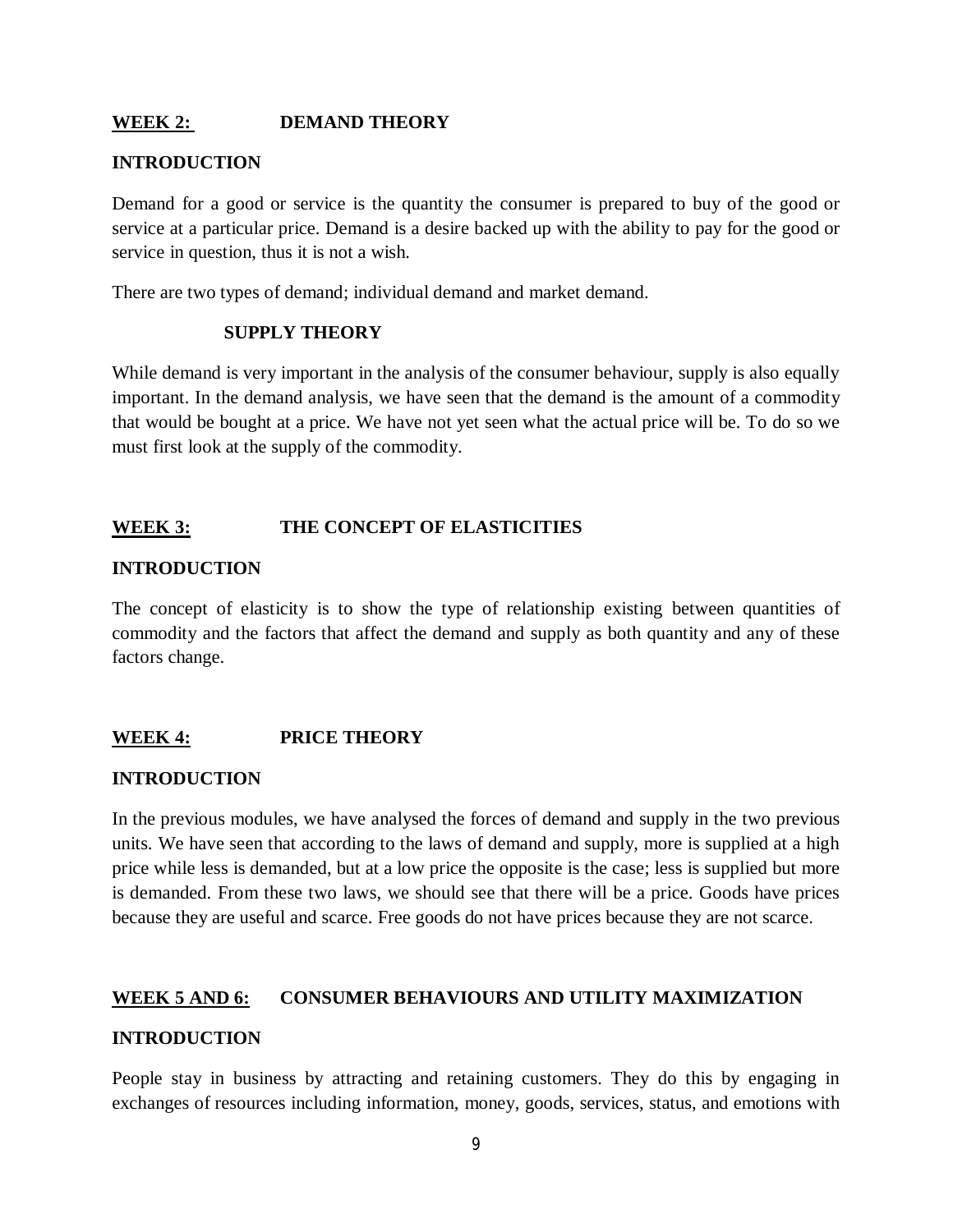consumers, exchanges that both businesses and customers perceive to be beneficial. When companies ask, who are our customers? How do we reach them? What should we sell to them? What will motivate them to buy? What makes them satisfied? They are asking questions that require understanding of consumer behaviour. This unit provides a brief insight into the meaning and perspective of Consumer behaviour as well as understanding why it is important to study consumers.

Having gone through the theory of demand and supply, elasticity and price determination, it is imperative to analyse the main properties of consumer preferences and choices and how consumers allocate income to purchase different goods.

## **WEEK 7 AND 8: PRODUCTION THEORY**

#### **INTRODUCTION**

Production is synonymous with creating something. Economist does not restrict production to the manufacture of commodities; he also takes the expression to include the provision of services such as those of Doctor, Lawyer, Accountant, Actor, Musician, or Market women. The central aim of all production is to satisfy people's wants and increase the economic welfare of a people, to raise their standard of living by enabling to satisfy more fully a greater number of their wants.

## **WEEK 9 AND 10: THEORY OF COSTS**

## **INTRODUCTION**

There are expenses incurred on inputs used in the production of specified units of a product. It could be the expenses on procuring labour, fertilizer, depreciation, land and so on to produce a specified unit of a product. Knowing the meaning of cost is one important concept because costs are different from the perspectives of people employing them. It is equally very important to have thorough knowledge of the cost function before we can do any meaningful economic analysis.